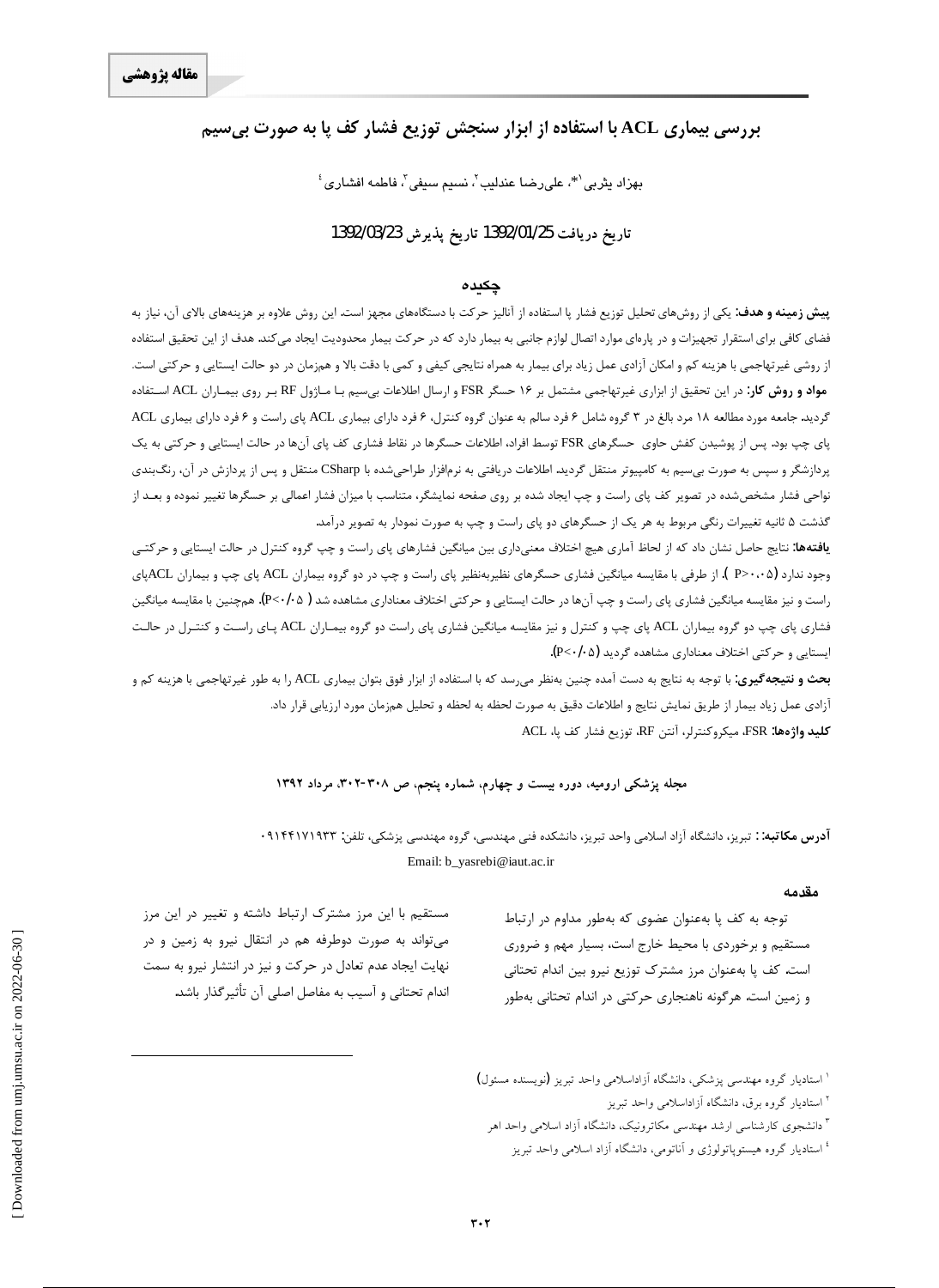یکی از بیماریهای شایع در اندام تحتانی، آسیب رباط متقاطع قدامی زانو (Anterior Cruciate Ligament) است. این ناهنجاری باعث احساس ناپایداری در زانو، درد، ایجاد تورم، کاهش دامنه خركت زانو و احساس ناراحتى در حين راه رفتن را سبب مى گردد. بررسی و تشخیص دامنه بیماری با روشهای تصویربرداری مانند راديوكرافي و MRI و يا با استفاده از آناليز راه رفتن و صفحه نيرو صورت میگیرد. هر یک از این روشها میتواند محدودیتها و مشکلاتی را سبب شود. استفاده از پرتوهای یونیزان جهت تهیه تصوير از ناحيه زانو علاوه بر افزايش دوز جذبي بيمار، همانند روش تشخیصی MRI ناحیه مربوطه را بدون تحمل نیروهای حرکتی طبیعی مورد مطالعه قرار میدهد. هم چنین در استفاده از صفحه نيرو فقط مى توان در حالت ايستايى بر اساس توزيع فشار كف پا ناهنجاري را ارزيابي نمود. از طرفي از آناليز راه رفتن نيز فقط در حالت حرکتی و با بکار گیری دوربینهای پرسرعت و سنسورهای

متصل به بیمار میتوان در بررسی ناهنجاری استفاده نمود (۴-۱). بدین ترتیب نیاز به استفاده از روشی غیرتهاجمی با هزینه کم و امکان آزادی عمل زیاد برای بیمار به همراه نتایجی کیفی و کمی با دقت بالا و همزمان در دو حالت ایستایی و حرکتی ضروری به نظر مىرسد.

# مواد و روشها

در تحقيق حاضر ابتدا ابزارى با استفاده از حسكرهاى FSR (Force Sensing Resistor) طراحی شد. در این طراحی ۸ حسگر در نقاط تماس با انگشت شست، انتهای دیستال متاتارسالهای اول، سوم، چهارم و پنجم، انتهای پروگزیمال متاتارسال پنجم و قسمتهای داخلی و خارجی پاشنه در کفی تعبیه گردید.

از ١٨ مرد بالغ در سه گروه ۶ نفره شامل گروه اول افراد سالم به عنوان كنترل، گروه دوم بيماران ACL پاى چپ و گروه سوم بيماران ACL پاى راست به عنوان جامعه آمارى آزمايش به عمل آمد. با توجه به جامعه مورد مطالعه، سايز كفشها ۴۳ مردانه انتخاب گر دید.

در ابتداى آزمايش افراد فرم رضايتنامه انجام آزمايش را پر كردند. سپس نحوه پوشيدن، ايستادن طبيعي و راه رفتن طبيعي به همه افراد توضيح داده شد. به منظور ايجاد تعادل فرد بايستي به نقطه ثابت روى ديوار نگاه مىكرد. قبل از انجام آزمايش فرد محيط اتاق را با كفشها قدم مىزد تا با نحوه آزمايش آشنا شود. سپس در دو مرحله یکبار در حالت ایستایی و سپس بعد از ۲ قدم اول حرکت، پس از رسیدن به تعادل، در حالت حرکتی، نمونهگیری انجام شد(شكل الف). اين عمل براي هر فرد سهبار تكرار شد. اطلاعات حسگرهای FSR در نقاط فشار فرد، در حالت ایستایی و حرکتی به

یک پردازشگر و سپس از طریق ماژول Radio Frequency) RF به صورت بیسیم به کامپیوتر یا لپتاپ منتقل گردید. اطلاعات دریافتی به نرمافزار طراحیشده با CSharp منتقل، پس از پردازش در نرمافزار، رنگ بندی نواحی فشار مشخص شده در کفی، متناسب با میزان فشار اعمالی، تغییر کرد(شکل ب). رنگبندی نقاط فشاری شامل رنگ طوسی نشانگر فشار ۸۰۰-۱۰۰۰ کیلو پاسکال، رنگ آبی نشانگر فشار ۶۰۰-۸۰۰ کیلو پاسکال، رنگ سبز نشانگر فشار ۴۰۰-۶۰۰ کیوپاسکال، رنگ نارنجی نشانگر فشار ۲۰۰-۴۰۰ کیلو پاسکال و رنگ قرمز نشانگر فشار ۲۰۰۰۰ کیلو پاسکال میباشد. در خروجی نمودارهای مربوط به تغییرات رنگی هر یک از حسگرهای پای راست و چپ بعد از ۵ثانیه نمایش داده شدند(شکل ج). سپس تحلیل آماری بر روی دادهها با استفاده از نرم افزار SPSS Ver.13 از طريق آزمون Paired Samples T-Test انجام شد. ֺ







شکل ب: نمایش محل قرارگیری حسگرها و تغییر رنگ متناسب با توزيع فشار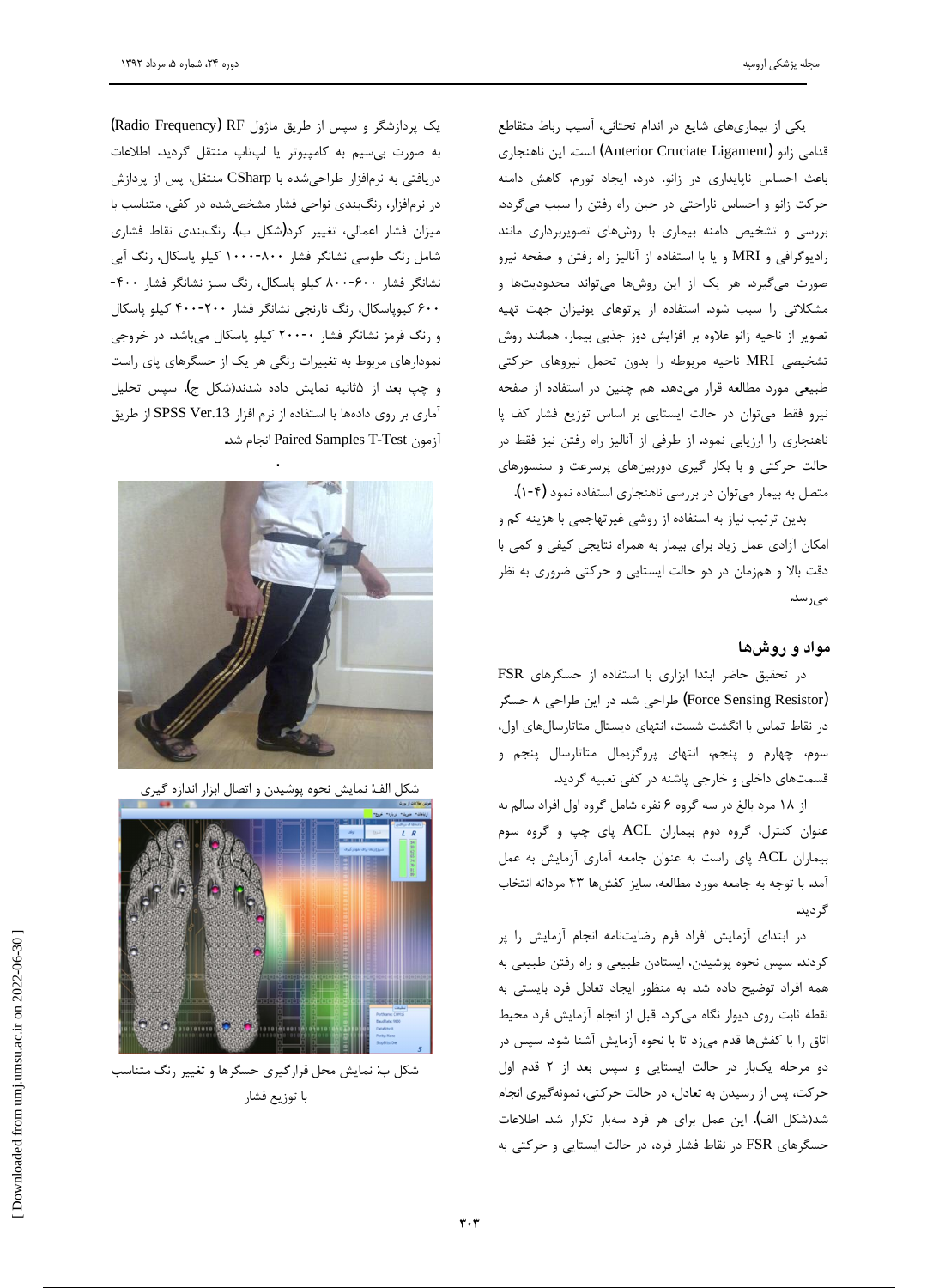

شکل ج: نمایش نمونهای از نمودارهای تغییرات توزیع فشار (KPa) – زمان(s) مربوط به حسگرها در خروجي نرم افزار

## **مافت**ەھا

بر اساس نتايج حاصله از اين تحقيق، هيچ تفاوت معنىدارى بين میانگین فشارهای پای راست و چپ گروه کنترل در حالات ایستایی و حركتي مشاهده نشد (P>۰.۰۵م). جداول ١و٢). مقايسه ميانكين فشارى حسكرهاى نظيربهنظير پاى راست و

چپ در گروه بیماران ACL پای چپ در حالات ایستایی و حرکتی ارزيابي گرديد و اختلاف معناداري مشاهده شد (P<٠/٠۵). فشار واردشده بر حسگرهای پای راست (پای سالم) بیشتر از فشار واردشده بر حسگرهای پای چپ (آسیب دیده) بود(جدول ۳).

ACL بين ميانگين فشارهاى پاى راست و چپ در گروه بيماران پای چپ، در حالات ایستایی و حرکتی نیز اختلاف معناداری مشاهده شد (P<٠/٠۵). توزيع فشار در ياي راست بيشتر از ياي چپ بود (جداول ۱و۲).

همچنین میانگین فشار پای چپ در دو گروه بیماران ACL پای چپ و گروه کنترل نیز مقایسه گردید. در حالات ایستایی و حرکتی اختلاف معناداری مشاهده شد (P<٠/٠۵). توزیع فشار در پای چپ گروه بيماران ACL پاى چپ، خيلى كمتر از توزيع فشار در پاى چپ گروه کنترل بود (جدول ۵).

با مقایسه میانگین فشاری حسگرهای نظیربهنظیر پای راست و چپ در گروه بیماران ACL پای راست، در حالات ایستایی و حركتي اختلاف معناداري مشاهده شد (P<٠/٠۵). فشار واردشده بر حسگرهای پای چپ (پای سالم) بیشتر از فشار واردشده بر حسگرهای یای راست (آسیب دیده) بود (جدول ۴).

بین میانگین فشارهای پای راست و چپ در گروه بیماران ACL پای راست، در حالات ایستایی و حرکتی نیز اختلاف معناداری مشاهده شد (P<٠/٠۵). توزيع فشار در پاي چپ بيشتر از پاي راست بود (جداول ۱و۲).

در نهایت، میانگین فشار پای راست در دو گروه بیماران ACL پای راست و گروه کنترل نیز مقایسه گردید. در حالات ایستایی و حركتي اختلاف معناداري مشاهده شد (P<٠/٠۵). توزيع فشار در پای راست گروه بیماران ACL پای راست خیلی کمتر از توزیع فشار در پای راست گروه کنترل بود (جدول ۵).

|     | سالم                       |                                | ـACLمحب           |                           | ACL, است                   |                           |  |
|-----|----------------------------|--------------------------------|-------------------|---------------------------|----------------------------|---------------------------|--|
| سمت | ميانگين فشار(Kpa) و انحراف | ᠸ                              | ميانگين فشار(Kpa) | ヷ                         | ميانگين فشار(Kpa) و        | ᄓ                         |  |
| پا  | معيار                      |                                | و انحراف معيار    |                           | انحراف معيار               |                           |  |
| است | ۳۵۴±۲۹،۴                   | $P > \cdot \cdot \cdot \Delta$ | $9.71 + 79$       | $P<\cdot\cdot\cdot\Delta$ | $YY + YY$                  | $P<\cdot\cdot\cdot\Delta$ |  |
| چپ  | <b>ASA ± AT.A</b>          |                                | VYITTY.           |                           | $Y\Delta Y \pm Y \Delta Y$ |                           |  |

ج**دول شماره (۱**): ميانگين و انحراف معيار توزيع فشار در حالت ايستايي

| ج <b>دول شماره (٢)</b> : ميانگين و انحراف معيار توزيع فشار در حالت حركتي |  |  |  |
|--------------------------------------------------------------------------|--|--|--|
|--------------------------------------------------------------------------|--|--|--|

|        | سالم                |                                | ACLجپ               |                           | ACL, است                 |                           |  |
|--------|---------------------|--------------------------------|---------------------|---------------------------|--------------------------|---------------------------|--|
| سمت یا | ميانگين فشار(Kpa) و | ≖                              | ميانگين فشار(Kpa) و |                           | ميانگين فشار(Kpa) و      |                           |  |
|        | انحراف معيار        |                                | انحراف معيار        |                           | انحراف معيار             |                           |  |
| است    | ۳۳۲±۵۶.۳            | $P > \cdot \cdot \cdot \Delta$ | <b>۱، ۲۸۴</b> ±۳۲   | $P<\cdot\cdot\cdot\Delta$ | $YV \cdot \pm Y \cdot Y$ | $P<\cdot\cdot\cdot\Delta$ |  |
| چپ     | T & + 4 + 7         |                                | Y90±19.7            |                           | $\lambda$ , $\Upsilon$   |                           |  |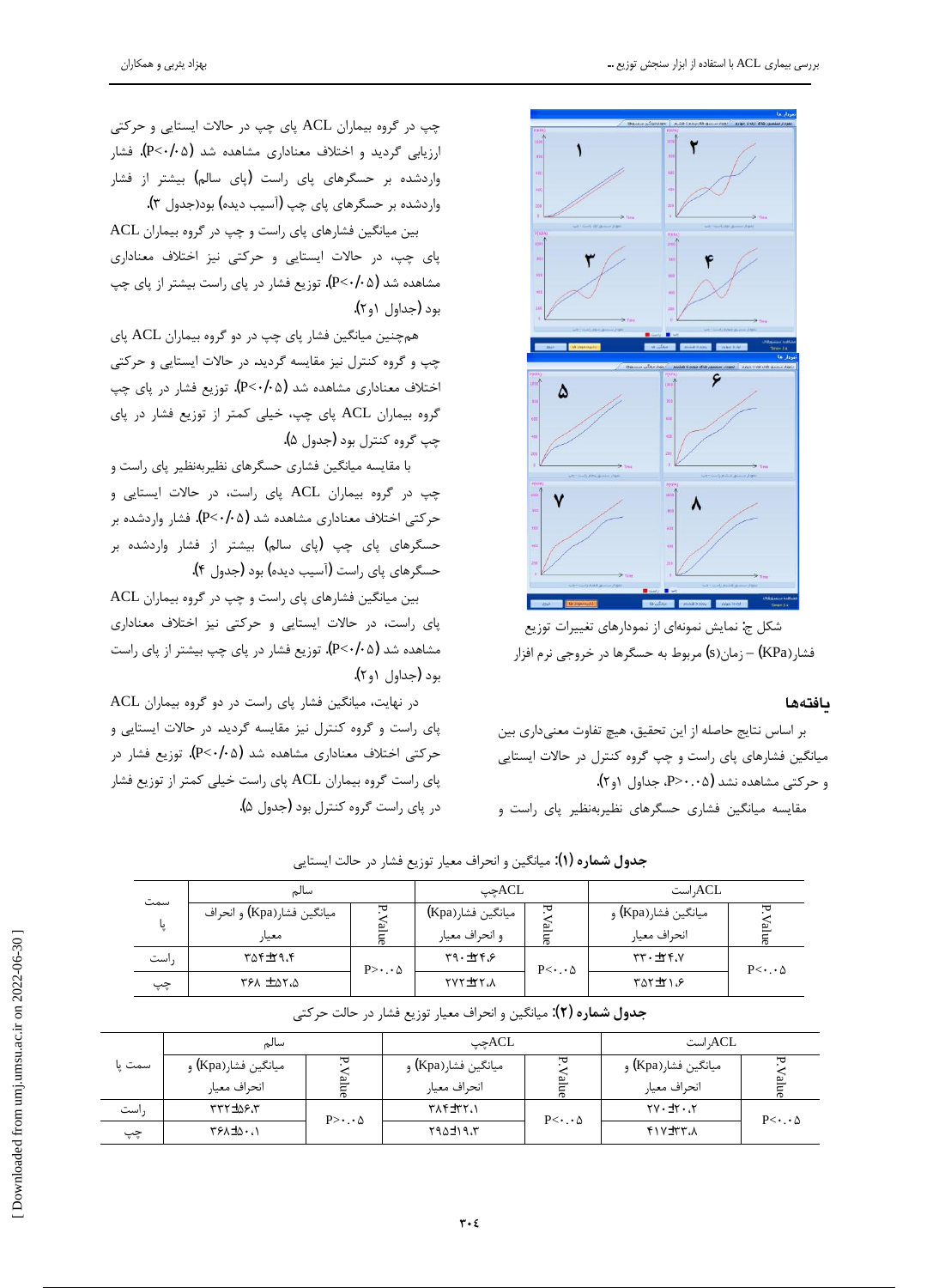|                          |                                            | حالت ایستایی                       |                           | حالت حر کتی                              |                                      |                           |
|--------------------------|--------------------------------------------|------------------------------------|---------------------------|------------------------------------------|--------------------------------------|---------------------------|
| محل حسگر                 | ميانگين فشار(Kpa) و انحراف معيار           |                                    |                           | ميانگين فشار(Kpa) و انحراف معيار         |                                      |                           |
|                          | یای چپ                                     | یای ,است                           | P.Value                   | پای چپ                                   | یای ,است                             | P. Value                  |
| انگشت بزرگ               | $YY5 + Y$                                  | $Y - t - Y$                        | $P<\cdot\cdot\cdot\Delta$ | <b>YSA±</b> . &                          | $f(\cdot \pm)$                       | $P<\cdot\cdot\cdot\Delta$ |
| دیستال متاتارسال اول     | 7.151                                      | $Y\Delta\Delta\pm\cdot\mathcal{S}$ | $P<\cdot\cdot\cdot\Delta$ | $Y\Lambda$ 9 $\pm$ . $\mathcal{S}$       | $T \Delta$ $+ \cdot f$               | $P<\cdot\cdot\cdot\Delta$ |
| دیستال متاتارسال سوم     | $Y$ ۶۱±۰. $Y$                              | $Y$ ۶۱±۰ $\Lambda$                 | $P<\cdot\cdot\cdot\Delta$ | $YVY_{\pm} \cdot f$                      | $T \Delta \cdot \pm 1.7$             | $P<\cdot\cdot\cdot\Delta$ |
| دیستال متاتارسال چهارم   | $Y99\pm Y$                                 | $Y \wedge Y^{\perp} \cdot \wedge$  | $P<\cdot\cdot\cdot\Delta$ | $V \cdot \pm Y \wedge Y$                 | $P \Delta f \pm \cdot .9$            | $P<\cdot\cdot\cdot\Delta$ |
| ديستال متاتارسال ينجم    | XYY± A                                     | $T \cdot \pm 7P$                   | $P<\cdot\cdot\cdot\Delta$ | $\forall \cdot \exists \pm \cdot \Delta$ | $YVY_{\pm} \cdot \mathcal{S}$        | $P<\cdot\cdot\cdot\Delta$ |
| يروگزيمال متاتارسال ينجم | TVA±. J                                    | $f \cdot V \pm \cdot 5$            | $P<\cdot\cdot\cdot\Delta$ | $T \cdot 9 + \cdot T$                    | 7.157                                | $P<\cdot\cdot\cdot\Delta$ |
| قسمت داخلي ياشنه         | $\uparrow$ . $\uparrow$ $\uparrow$         | $A + 2A + 3A$                      | $P<\cdot\cdot\cdot\Delta$ | $Y \setminus f \pm \cdot \mathcal{S}$    | $\gamma$ . $\pm$ $\gamma$ . $\gamma$ | $P<\cdot\cdot\cdot\Delta$ |
| قسمت خارجى ياشنه         | $\mathbf{r} \cdot \mathbf{t} + \mathbf{r}$ | $T. -EY$                           | $P<\cdot\cdot\cdot\Delta$ | $Y,Y^{\pm}$                              | $f$ $f$ $f$ $f$ $f$ $f$              | $P<\cdot\cdot\cdot\Delta$ |

جدول شماره (۳): میانگین و انحراف معیار توزیع فشار نظیر به نظیر حسگرهای پای راست و چپ گروه بیماران ACL پای چپ

ج**دول شماره (۴)**: میانگین و انحراف معیار توزیع فشار نظیر به نظیر حسگرهای پای راست و چپ گروه بیماران ACL پای راست

|                          |                                          | حالت ایستایی                                    |                           | حالت حر کتے ِ                                                     |                                                              |                           |
|--------------------------|------------------------------------------|-------------------------------------------------|---------------------------|-------------------------------------------------------------------|--------------------------------------------------------------|---------------------------|
| محل حسگر                 | ميانگين فشار(Kpa) و انحراف معيار         |                                                 |                           | ميانگين فشار(Kpa) و انحراف معيار                                  |                                                              |                           |
|                          | پای چپ                                   | پای راست                                        | P.Value                   | پای چپ                                                            | پای راست                                                     | P.Value                   |
| انگشت بزرگ               | ۳۵۳±۱                                    | $\lambda \cdot \pm 397$                         | $P<\cdot\cdot\cdot\Delta$ | $55.+.1$                                                          | $\gamma f_{\lambda+1}/f$                                     | $P<\cdot\cdot\cdot\Delta$ |
| دیستال متاتارسال اول     | $P.1+17$                                 | $Y \cdot \lambda \pm \cdot \mathcal{S}$         | $P<\cdot\cdot\cdot\Delta$ | $\gamma$ ۶۷+۰/۴                                                   | $\mathbf{Y} \mathbf{Y} \mathbf{A} \pm \mathbf{I} \mathbf{Y}$ | $P<\cdot\cdot\cdot\Delta$ |
| دیستال متاتارسال سوم     | $T + t \cdot T$                          | $Y \Delta t$                                    | $P<\cdot\cdot\cdot\Delta$ | $\mathbf{Y} \wedge \cdot \pm \cdot \mathbf{W}$                    | $\gamma_{\Delta} \gamma_{\pm}$ ./۴                           | $P<\cdot\cdot\cdot\Delta$ |
| دیستال متاتارسال چهارم   | $T(T+T)$                                 | $Y \cdot \pm \cdot Y$                           | $P<\cdot\cdot\cdot\Delta$ | $f \vee f + \cdot f$                                              | $\gamma \gamma + \cdot/\gamma$                               | $P<\cdot\cdot\cdot\Delta$ |
| ديستال متاتارسال ينجم    | $Y5\lambda + 0.5$                        | $\lambda \cdot \pm V$                           | $P<\cdot\cdot\cdot\Delta$ | $f \cdot \tau_{\pm} \cdot / f$                                    | $\gamma v \tau_{\pm}$ ./۴                                    | $P<\cdot\cdot\cdot\Delta$ |
| یروگزیمال متاتارسال پنجم | $Y \Delta \lambda \pm \cdot \mathcal{S}$ | $YFA_t.\mathcal{S}$                             | $P<\cdot\cdot\cdot\Delta$ | $f(Y+1)f$                                                         | $Y\lambda\lambda \pm \cdot$ /۴                               | $P<\cdot\cdot\cdot\Delta$ |
| قسمت داخلی پاشنه         | $YV5 + V$                                | $Y \Delta \cdot \pm \cdot N$                    | $P<\cdot\cdot\cdot\Delta$ | $\mathfrak{r}\mathfrak{r}\mathfrak{r}_{\pm}\cdot\mathfrak{l}\vee$ | $Y\lambda\lambda \pm \cdot /V$                               | $P<\cdot\cdot\cdot\Delta$ |
| قسمت خارجي ياشنه         | $YV5 + V$                                | $Y^{\varphi}$ $\lambda$ $\pm$ $\cdot$ $\varphi$ | $P<\cdot\cdot\cdot\Delta$ | $for_{\pm}./9$                                                    | $Y9A \pm 1$                                                  | $P<\cdot\cdot\cdot\Delta$ |

جدول شماره (۵): مقايسه ميانگين و انحراف معيار فشار پاي راست و چپ گروه كنترل با گروه بيماران ACL

پای راست و گروه بیماران ACL پای چپ

| حالت    |                                     | پای چپ          | یای ,است                            |                |                           |                           |
|---------|-------------------------------------|-----------------|-------------------------------------|----------------|---------------------------|---------------------------|
|         | ميانگين<br>فشار (KPa)و انحراف معيار | P.              | ميانگين<br>فشار (KPa)و انحراف معيار |                | ᄫ                         |                           |
|         | گروه کنترل                          | گروه ACL پای چپ | alue                                | گروه کنترل     | گروه ACL<br>ياى راست      | alue                      |
| ایستایی | <b>TSA±0.</b>                       | $272 \pm 23$    | $P<\cdot\cdot\cdot\Delta$           | ۳۵۴±۲۹.۴       | $\lambda$ . 77+ $\lambda$ | $P<\cdot\cdot\cdot\Delta$ |
| حركتي   | <b>TSA±0.</b>                       | $295 \pm 19$    | $P<\cdot\cdot\cdot\Delta$           | $YYY \pm YY.5$ | $Y \cdot t + Y \cdot Y$   | $P<\cdot\cdot\cdot\Delta$ |

#### بحث و نتيجهگيرى

یکی از روشهای رایج برای تعیین جایگاه حسگرها، روش مهر پای APEX است. در این روش از یک سطح جوهری پوشیده شده با كاغذ استفاده گرديده است. و اپراتور محلهاى تماس فشار را كه تيرهتر هستند، مشخص مىنمايد (۶، ۵). ما نيز در اين تحقيق جهت تعيين محل حسگرها، مشابه روش ذكر شده عمل كرديم. بدين ترتیب که کف یای برهنه فرد را جوهری نموده و فرد سه بار متوالی

بر روی کاغذهای تعبیهشده بر روی زمین راه رفت تا نقاط تماس، بهصورت پررنگ بر روی کاغذ ثبت شود.از روی این نقاط، حسگرها را بر روى كفى تعبيه كرديم (٨، ٧، ۶).

حسگرهای نیرو تماس مستقیم با کف پا دارند، ساختار این حسگرها میتواند خازنی، پیزوالکتریک و یا مقاومتی باشد. پیزوالکتریکها در معرض جذب لرزش و اصوات ناخواسته محیط قرار دارند و فقط در حالت حرکتی فشار را نشان میدهند.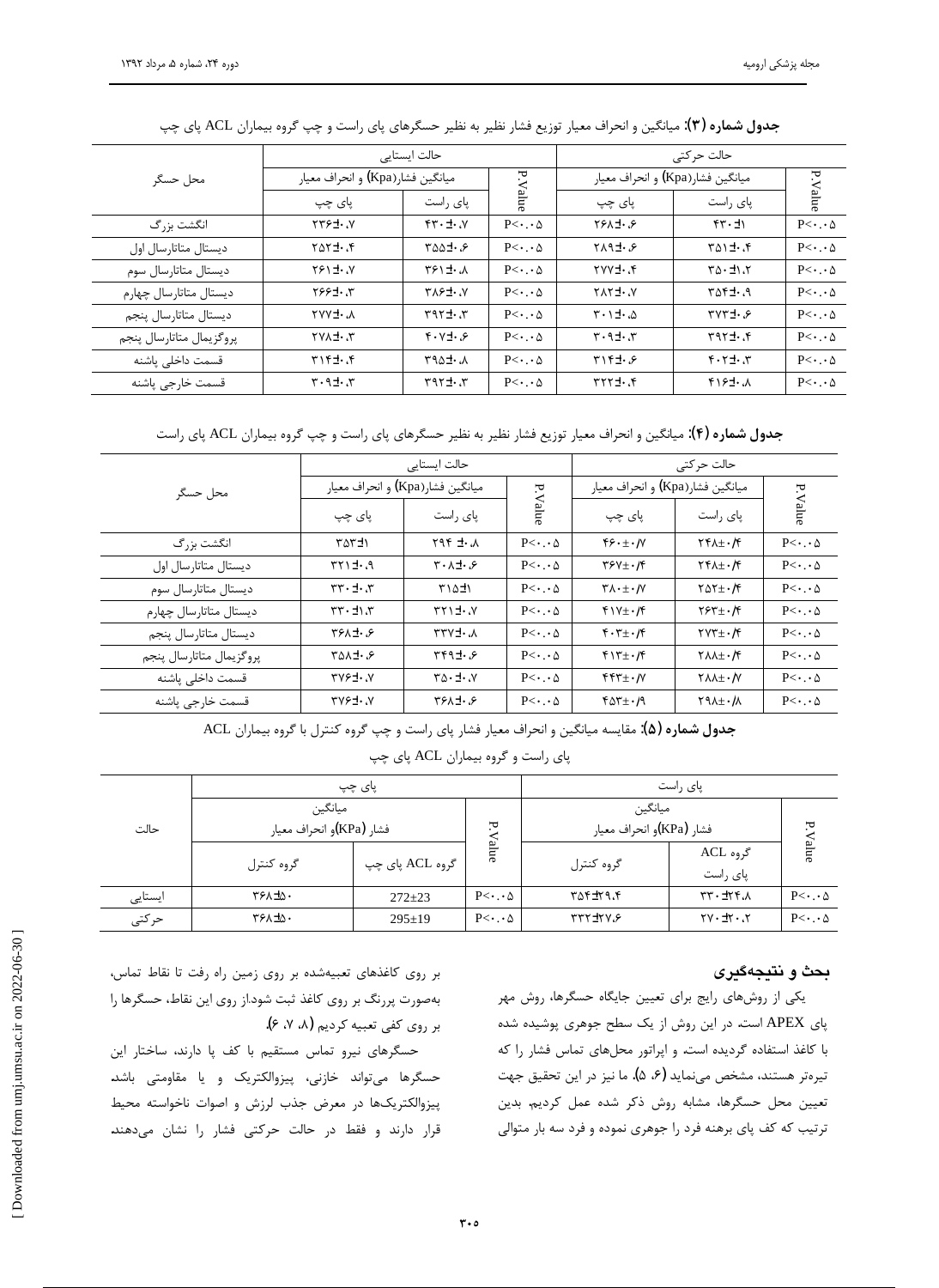حسگرهای خازنی اگر چه رفتار خطی و پاسخ فرکانسی مناسبی دارند ولی به الکتریسیته ساکن در محیط حساس هستند. كرنش سنجها نيز بهطور قابل ملاحظهاى شكنندهتر، گران قيمتتر و فقط به مؤلفه عمودي نيرو ياسخگو هستند (١٠، ٩).

از این رو در این مطالعه همانند برخی از تحقیقات به عمل آمده، از حسگرهای مقاومتی FSR با ابعاد بسیار کوچک، ارزان، با حساسيت خمشى بالا و ميزان تحمل فشار ١٠ تا ١٠٠٠ كيلو یاسکال استفاده گردید (۸، ۳).

در این ابزار برای انتقال دادهها از ماژول RF استفاده کردیم که با کمک آن میتوان به راحتی اطلاعات را به صورت بیسیم از حافظه جمع كننده اطلاعات به كامپيوتر منتقل كرد. ويژگي بارز اين ماژول، مدار تعيين فركانس كارى ارسال و دريافت اطلاعات، نرخ Stacy J. ارسال اطلاعات وتغيير رنج ارسال اطلاعات آن است.آقاى Morris وخانم زهرا صفايي پور به اتفاق همكارانشان نيز از  $k$ ۴) ماژولهای RF برای انتقال داده حسگرهای فشار استفاده کردند . $( \wedge$ 

با توجه به نتايج حاصل از تست باليني، امكان مقايسه توزيع فشار در كف پاى راست و چپ افراد سالم و بيمار در دو حالت ایستایی و حرکتی به وسیله ابزار طراحی شده میسر گردید. به طوری که میانگین فشاری حسگرهای نظیر به نظیر پای سالم و پای دارای ناهنجاری ACL متفاوت بوده و حسگرهای پای سالم، مقدار فشار بیشتری نشان دادند که با نتایج کار برخی از محققین مانند Tsung ،Abu-Faraj و زهرا صفایی پور همخوانی دارد (۳، ۱، ۱۱).

- 4. 1. Moya-Angeler J, Albornoz PMD, Arroyo J, Lopez G, Forriol F. PLANTAR SUPPORT Pressures analysis in patients with anterior cruciate ligament rupture. J Bone Joint Surg Br 2011;93- B(SUPP II):117–8.
- 5. Pataky Z, Faravel L, Da Silva J, Assal J-P. A new ambulatory foot pressure device for patients with sensory impairment. A system for continuous measurement of plantar pressure and a feed-back alarm. J Biomechanics 2000 Sep;33(9):1135–8..
- 6. JJacqueline J, Wertsch MD, Webster J, Willis J, Tompkins. A portable insole plantar pressure

در این تحقیق مشاهده شد که توزیع فشار کف یا در افراد سالم در پای راست و چپ در دو حالت ایستایی و حرکتی یکسان است ولی توزیع فشار کف پا در افراد بیمار بهگونهای است که پای سالم نسبت به یای درگیر فشار بیشتری را تحمل میکند. هم چنین در پای درگیر بیماران، توزیع فشار در قسمت پاشنه و قوس خارجی پا بيشتر از قسمت قدامى آن است.آقاى Joaquin Moya-Angeler و همکاران نیز در تحقیقی که بر روی فشار نقاط اتکای کف پا در بيماران ACL داشت، توزيع فشار متفاوتي را در دو پاى سالم و د<sub>ر</sub> گیر نشان داد (۴**)**.

با توجه به نتايج حاصل چنين بهنظر مي سد كه با طراحي و استفاده از ابزار غيرتهاجمي حاضر بتوان با هزينه كم و امكان فراهم نمودن آزادي عمل زياد براي بيمار در حين انجام آزمايش، بهصورت ایستایی و حرکتی بیماریهای اندام تحتانی بهخصوص ناهنجاری را از طريق مقايسه نحوه توزيع فشار كف پا به صورت لحظه به لحظه و تحلیل همزمان بررسی نمود.

## **سیاسگزاری**

تیم تحقیق از مسئولین آزمایشگاههای دانشکده فنی و مهندسی دانشگاه آزاد اسلامی واحد تبریز و اساتید و مسئولین بخش فیزیوتراپی دانشکده توانبخشی دانشگاه علوم پزشکی تبریز و گروه توان بخشی بیمارستان رازی تبریز جهت همکاری و همیاری در انجام پروژه کمال تشکر و قدردانی را دارد.

این دستگاه در مورخ ۹۰/۸/۲۱ به شمار ثبت ۷۲۳۴۴ از سازمان ثبت اسناد و املاک کشور، گواهی نامه ثبت اختراع دریافت نموده است.

## **References:**

- 1. Tsung BYS, Zhang M, Mak AFT, Wong MWN. Effectiveness of insoles on plantar pressure redistribution. J Rehabil Res Dev 2004;41(6A):767– 74
- 2. A Merolli LU. Plantar pressure distribution in patients with neuropathic diabetic foot. Journal of applied biomaterials & amp; biomechanics : JABB 2005; 3(1):61–4.
- 3. Safayipur Z, Ebrahimi S, Saidi H, Kamali M. Evaluation of foot pressure distribution during standing and walking in healthy adults. Quarterly J Rehabilitation 2009; 10 (2) :9-15 (Persian)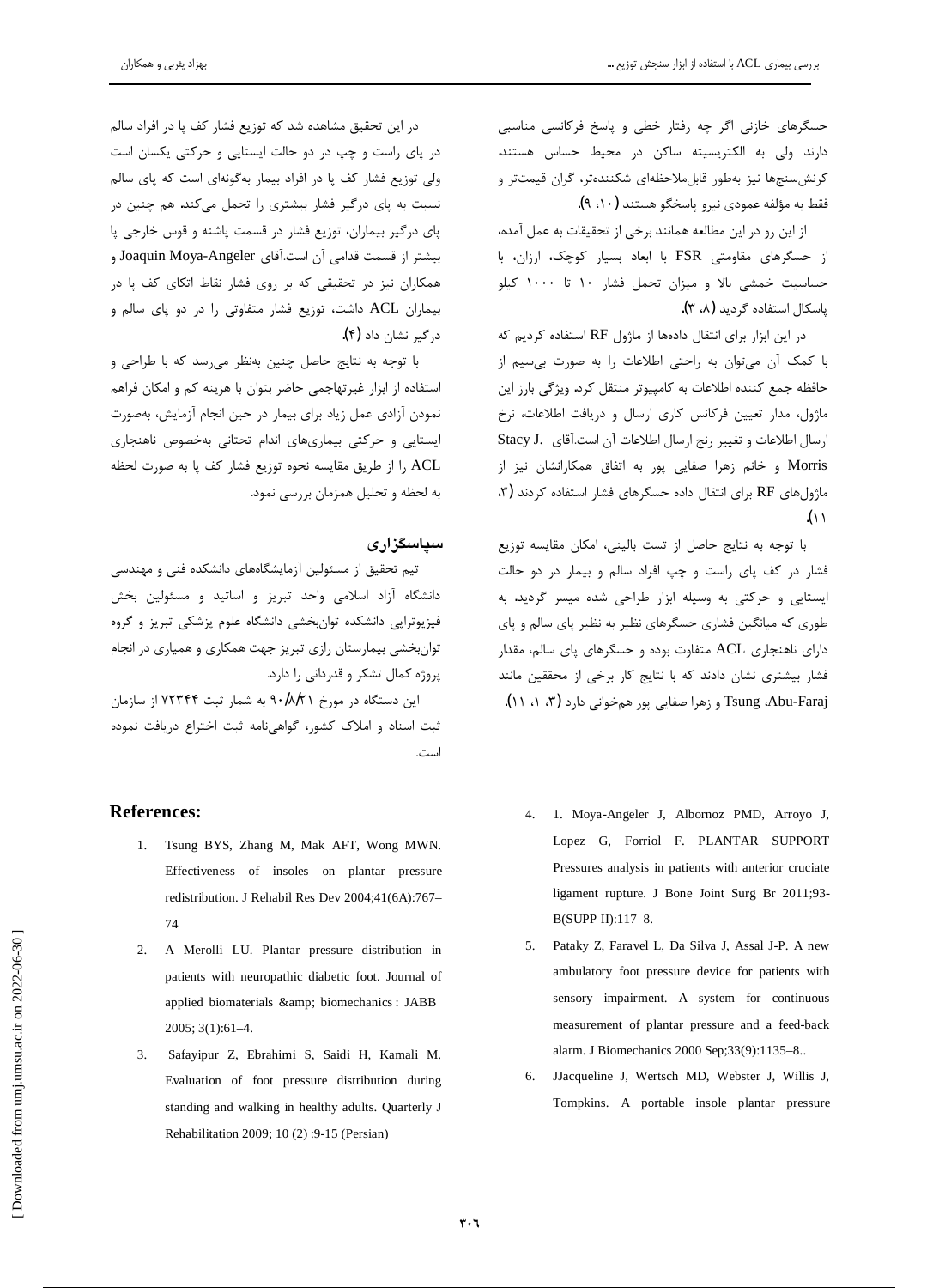measurement syskm. J Rehabilitation Research and Development 1992;29(1): 13-8.

- 7. Morris S, Paradiso J. hoe-integrated sensor system for wireless gait analysis and real-time feedback. Proceedings of the 2<sup>nd</sup> Joint IEEE EMBS and BMES Conference. TX, USA: Houston; 2002. p.  $2468 - 9.$
- Maalej N, Bhat S, Zhu H, Webster JG, Tompkins 8. WJ, Wertsch JJ, et al. A conductive polymer pressure sensor. Proceedings of the Annual International Conference of the IEEE Engineering in Medicine and Biology Society 1988. p. 770-1.
- Pappas IP, Popovic MR, Keller T, Dietz V, Morari 9. M. Areliable gait phase detection system. IEEE Trans Neural Syst Rehabil Eng 2001; 9(2): 113-25.
- 10. Paradiso J, Hsiao KY, Benbasat A, Teegarden Z. Design and implementation of expressive footwear. IBM Systems J 2000;(3.4):511-29.
- 11. Abu-Faraj ZO, Harris GF, Abler JH, Wertsch JJ. A Holter-type, microprocessor-based, rehabilitation instrument for acquisition and storage of plantar pressure data. J Rehabil Res Dev 1997;34(2):187-94.